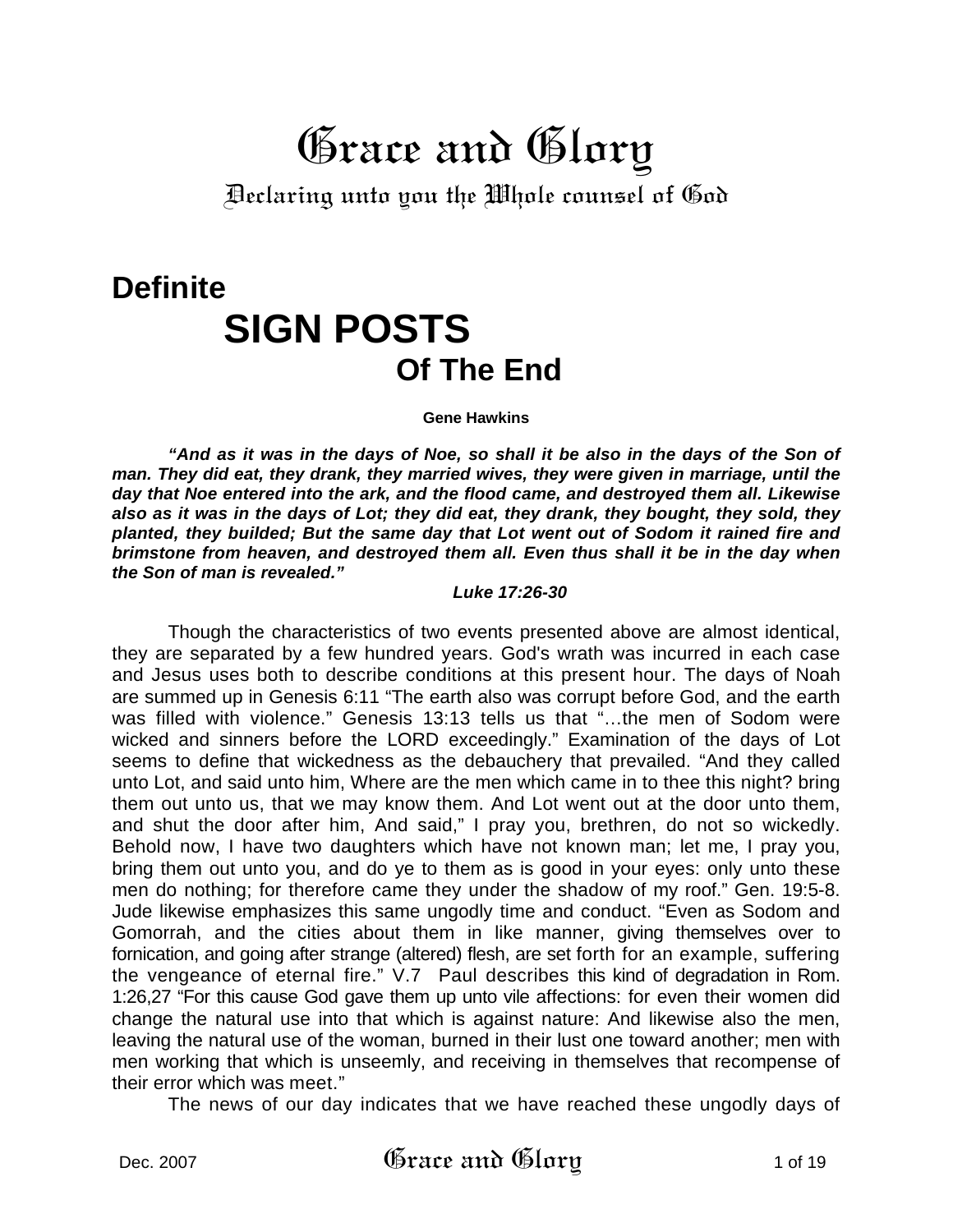Lot. A headline out of Jerusalem reads: "Life becomes a real drag after city's gay bar closes." The article reports: "Shushan was one of the few places where we could feel that we were in a free world," said Van Carmel, 21, a Hebrew University student who is a member of a gay youth coalition." Further excerpts describe this establishment as "an isle in Jerusalem - an isle of tolerance and coexistence... .In Shushan, we were all like family " It is also reported that "Israel's gay rights legislation is seen as progressive: gay couples who marry abroad have the right to register their marriages legally at home."

Our own country has in no wise escaped this national and political hot button. Congressman Barney Frank, one of two openly gay members of congress, has endorsed Senator Hillary Clinton for president, hailing her for her support of gay and lesbian rights. He said that he is "convinced that Hillary Clinton is the candidate best equipped to pass laws that will treat all Americans with dignity, fairness and equality, no matter who they are or who they love." Likewise Tammy Baldwin endorsed Mrs. Clinton sometime ago and described her as "strong and vocal" in her support of ending employment discrimination against gays and lesbians. Though Mrs. Clinton and congresswoman Baldwin do not see eye to eye on the issue of same sex marriage, she said "I support full marriage equality. We will voice encouragement for (Clinton) to be open to changing her opinion."

Dennis Kucinich, a long time colleague of both Frank and Baldwin who is seeking the Democratic Presidential nod, has also been an outspoken backer of marriage equality for many years saying "This is really a question of whether you really believe in equality. When you understand what real 'equality' is, you understand that people who love each other must have the opportunity to be able to express that in a way that's meaningful."

The ideas expressed by these prominent politicians go far beyond the political realm. Today, there are many, who have adopted the mantra that came out of the Clinton era, a stance even the military has taken: "Don't ask, don't tell." We hear it often that what a person does in his own private life is no one else's business, and has absolutely nothing to do with their character or job performance. Sadly much of the immoral thinking proclaimed by the world has spread to the Christian community. Many have stated: "I do not have such deviant desires, but the sexual preferences of another person is none of my concern." In the past few years we have been absolutely bombarded with the gay agenda put forth in movies, TV and many other media, and those who would dare resist this onslaught are, more often than not, labeled simple, narrow minded, Puritanical and judgmental. Genuine preachers of righteousness are often accused of trying to "legislate morality" while various politicians have in some cases succeeded in "legislating immorality." Many celebrities have joined the fray, some of them using light hearted banter and comedy trying to "laugh off" the gravity of these ungodly deeds and excuse them with comedy. One such star has declared that he would not marry the mother of his children until the country recognized the validity of gay marriage.

Lot was a very carnal, fleshly, worldly man, but Peter tells us that those around him "vexed his righteous soul from day to day with their unlawful deeds; II Peter. 2:8. It seems to me that many Christians of our day are no longer vexed by the gross immorality that prevails. If one is vexed (labor down, wear with toil, harass) he can in no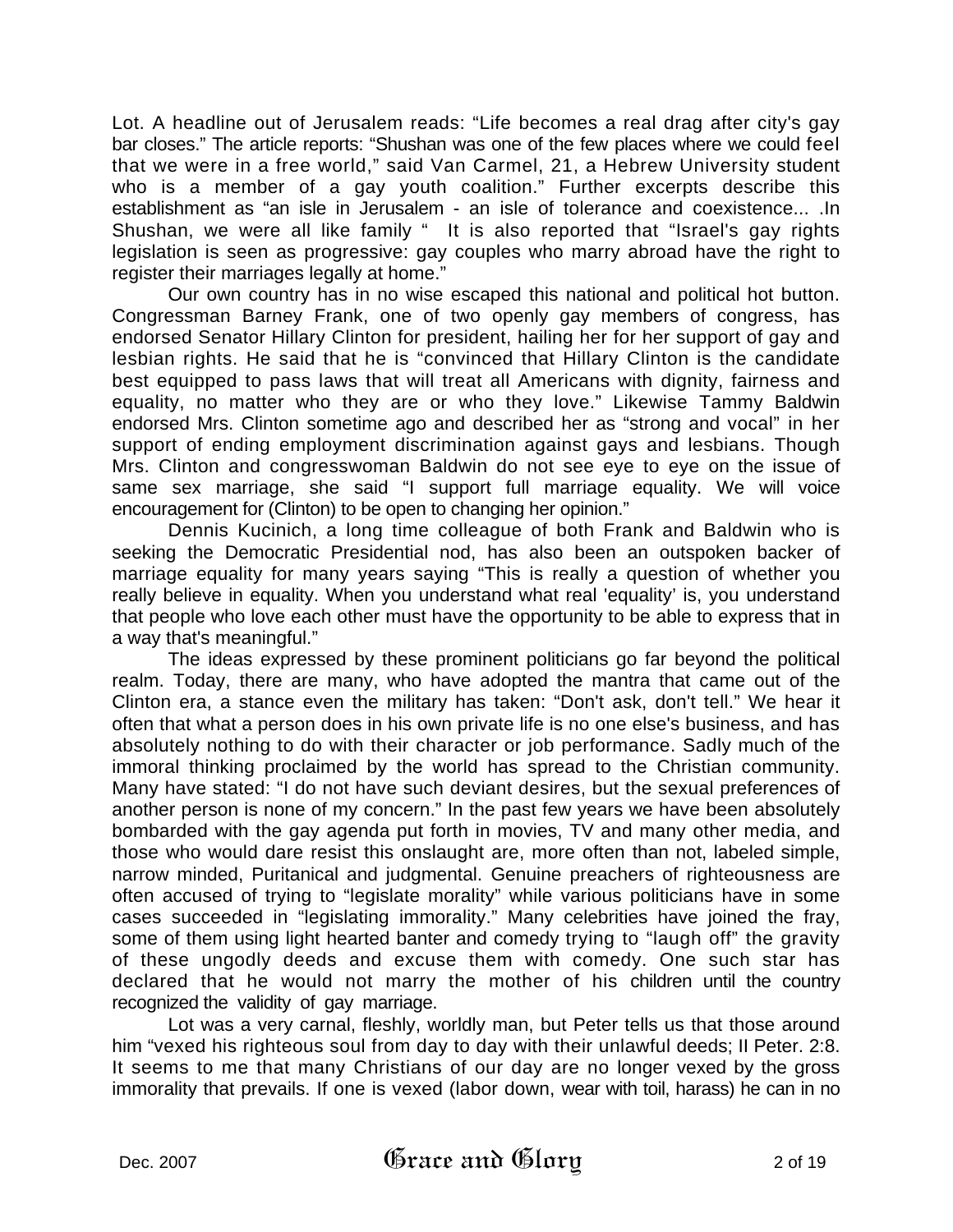wise simply excuse the ungodly conduct of which Jesus prophesied, under the guise of "human rights." Many actually proclaim that God created them with these ungodly desires. If that were so, then any rapist, fornicator, child molester, or any other deviant can claim the same justification because they too are just following their own "sexual preference."

The major problem with all the ungodly activities, both in days of Noah and the days of Lot, is complete disregard of God's Word. We see it in our own society and around the world. The Scriptures have no quarter among men. It is not the standard by which they measure themselves. Our day is as the days of the Judges when every man did that which was right in his own eyes. Men truly believe that if they can convince enough people that something is right, that makes it so. God however will have the last Word and He has declared this ungodly conduct an abomination worthy of death. Lev. 18:22, 20:12,13. Paul likewise condemns these desires as being "vile affections." Rom. 1:26,27.

Man's pursuit of ignoring God's ways of righteousness to pursue his own, has been devastating every time it was tried, whether on a national or personal level. A man who was simply "gathering sticks on the Sabbath" demonstrates the exacting demands of Moses' law in Numbers 15. He perished for that error, "Because he hath despised the word of the LORD, and hath broken his commandment, that soul shall utterly be cut off; his iniquity shall be upon him." V. 31 The real offense is not just the act of "defiling the Sabbath," but that "he hath despised the word of the LORD." In these last days, it seems that men have absolutely no trouble doing that, but as in the days of yore, God's judgment will once again prevail, and for the same reason.

Some of our day have seemingly ignored all the rest of the ways in which God's decree has been violated, singling out the single issue of homosexuality as being the culprit for the various forms of devastation around the world. Some have fallen into the trap of violence as they supposedly go forth as God's avenging angels of righteousness. Make no mistake. Judgment is coming on this world and none can stop it, but that day has not quite arrived. Though many point to the devastating "natural disasters" around the globe as being God's judgment, the truth is "we ain't seen nothin' yet," compared to the fury that will be unleashed after Israel signs the infamous covenant with the anti - christ, in fulfillment of Dan. 9:27.

There are those who truly believe that if America and the rest of the world would "clean up their act", God would be merciful and put aside His wrath. Scripture teaches otherwise, and there is at least one example where God carried out His decree regardless of reformation. Manasseh was one of the most wicked kings in Judah. It hardly seems possible, but he was the son of Hezekiah, a king likened unto David. The legacy left by Manasseh was that he "shed innocent blood very much, till he had filled Jerusalem from one end to another; beside his sin wherewith he made Judah to sin, in doing that which was evil in the sight of the LORD." His successor was Josiah, "And like unto him was there no king before him, that turned to the LORD with all his heart, and with all his soul, and with all his might, according to all the law of Moses; neither after him arose there any like him. Notwithstanding the LORD turned not from the fierceness of his great wrath, wherewith his anger was kindled against Judah, because of all the provocations that Manasseh had provoked him withal." II Kings 23:25,26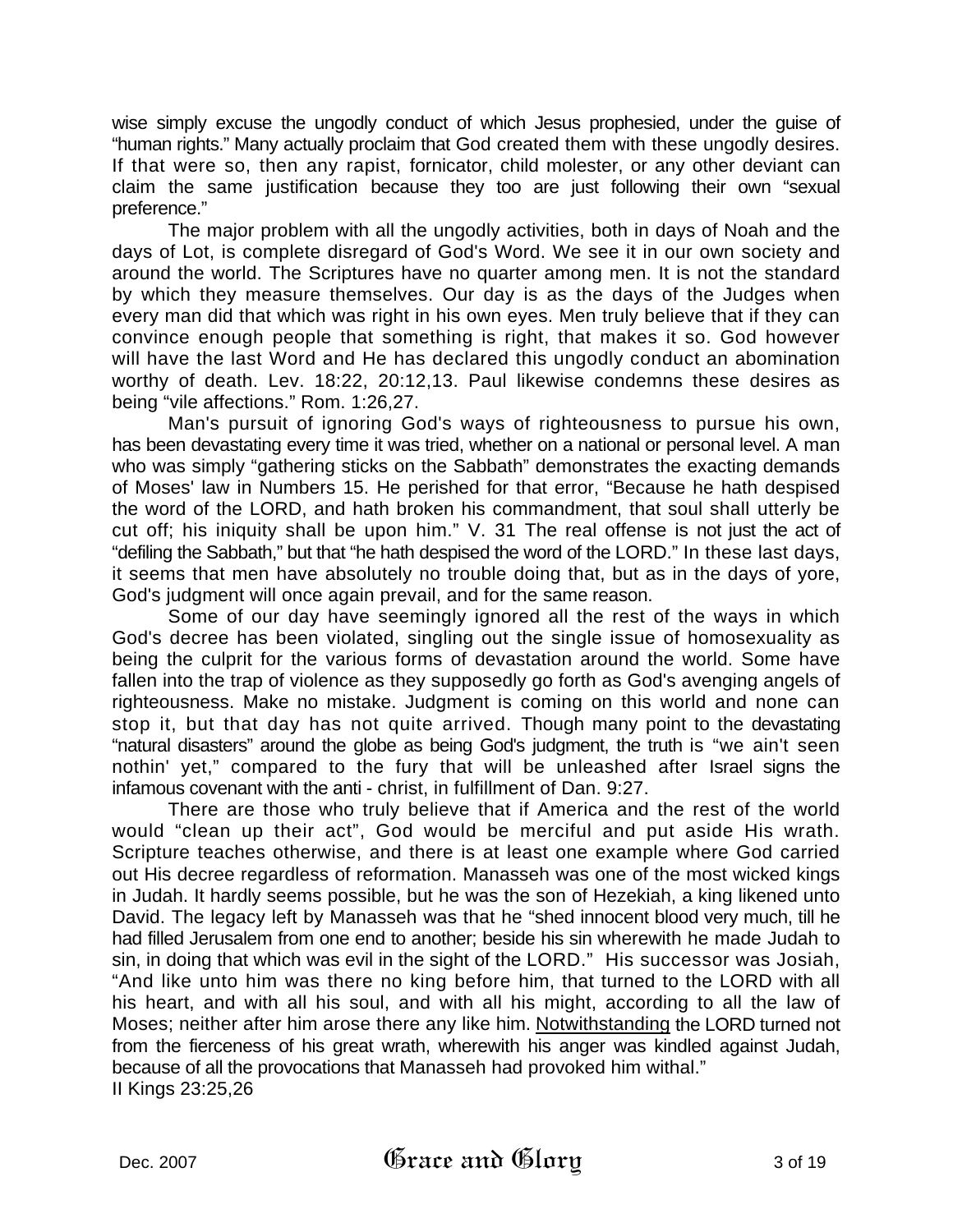I am persuaded that according to God's Word, no amount of man's righteous display, or humanitarian efforts around the world, is going to deter the decree of Jesus. Our world is filled with violence and ungodly immorality and rebellion, rising up as an absolute stench before God. Jude sums up God's judgment as well as the reason for it. "To execute judgment upon all, and to convince all that are ungodly among them of all their ungodly deeds which they have ungodly committed, and of all their hard speeches which ungodly sinners have spoken against HIM." V. 15

In the midst of such devastating facts there is good news even today. Peter uses Lot as an example. The fact that "The Lord knoweth how to deliver the godly out of temptations, and to reserve the unjust unto the day of judgment to be punished:...". II Peter 2:9 Lot was delivered before he perished in the overthrow of Sodom and he is very much typical of the carnal Church today whom God will literally have to extricate from the total devastation that is yet to come upon this world. Gen 19:16 tells us that Lot was delivered " the LORD being merciful unto him:..." There is even better news and even more mercy or grace for those who would dare to ally themselves with God in the midst of the atmosphere with which we must contend today. The promise for us is found in Revelation 3:10. "Because thou hast kept the word of my patience, I also will keep thee from the hour of temptation, which shall come upon all the world, to try them that dwell upon the earth." Let us get hold of those words. Lot was graciously delivered out of the midst of the overthrow, but we still have the opportunity to fully submit our hearts to His ways and He will "keep thee FROM that devastating hour of temptation, (tribulation) ....". Now, even in the midst of these heart rending signs of the end, is the time to look up and rejoice for your redemption draweth nigh.

## **FINE LINEN FOR THE BRIDE OF CHRIST**

(Reprint from Oct. 1982)

The wedding of Christ and His Bride is an occasion of great joy for all heaven. And there is particular interest in how the bride is dressed for the occasion.

 We read in Rev. 19:7,8: "Let us be glad and rejoice, and give honor to him: for the marriage of the Lamb is come, and His wife hath made herself ready. And to her was granted that she should be arrayed in fine linen, clean and white: for the fine linen is the righteousness (righteous deeds) of the saints."

 From all the fabrics in the world, why would the Lord select fine linen for Christ's Bride? What can we learn from this symbolism?

The spiritual preparation of the bride for this wedding is the very heart of all New Testament teaching, and the emphasis on this truth is given constant repetition. Even before the birth of John the Baptist the angel announced that he would be the forerunner of Christ - "to make ready a people prepared for the Lord." Luke 1:17.

The preparation of fine linen aptly illustrates this spiritual readiness. Linen was made from flax, and there are about 90 kinds of flax plants. They are small herbs or shrubs with various colored leaves and flowers, and the plants usually grow from one to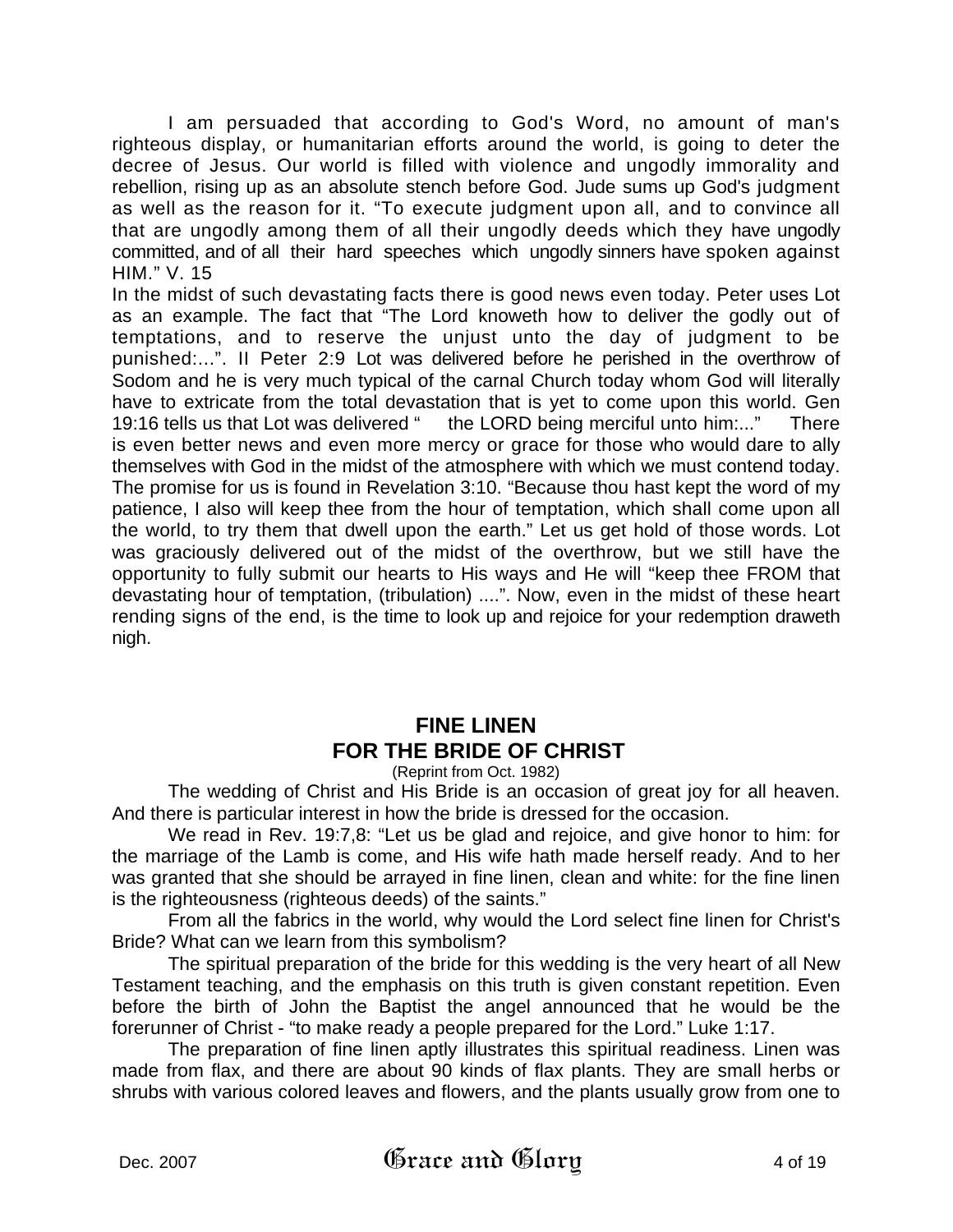four feet high. They grow best in rich soil and in a cool, moist climate. In the ancient method of processing, from 18 months to two years were required from harvesting to marketing.

The garment-symbol of fine linen appears frequently throughout the Scriptures, and the Biblical history of the subject contains many figurative details.

Fine linen was the clothing of kings and queens. Their coronation robes were made with it. It was used in the hangings of the tabernacle, and the high priest was attired with it on the Day of Atonement. Vestments worn for special occasions were made with it, and it was the clothing of the wealthy.

When honors were bestowed upon persons, they were given robes of fine linen to wear at the ceremonies honoring them. Wedding robes for both bride and bridegroom were made with it. The Levitical choirs were robed in fine linen, and with it "garments of glory and beauty" were made for the Aaronic priests. The white-robed throngs in Revelation are dressed in linen. It was an expensive fabric of high quality, and, as an, article of merchandise it ranked with gold, silver, and precious stones.

In the ancient method of preparing flax for the weaver, the stalks were soaked in water and then put through a process called "breaking." This crushed the stalk to separate the fibers from the coarse, woody bark. Tools called "beaters" with flat wooden blades were used to hit and scrape the crushed stalks.

After the soaking, beating, and crushing, a comb-like tool was used to remove other coarse parts. This combing was repeated again and again. A thorough work was necessary to produce "fine linen." The finished product that came from the loom would only be as good as the preparation made for it.

The spiritual truth drawn from this emphasizes our separation or consecration to the Lord, a major Bible doctrine but widely neglected today. God separated Israel from the heathen to be His chosen people, and they were consecrated to His worship and service. Paul applied this to the Christian Church in 2 Cor. 6:17: "Wherefore come out from among them, and be ye separate, saith the Lord, and touch not the unclean thing; and I will receive you."

There is a vivid description of the harlot church in Rev. 18:4, where God commands: "Come out of her, my people, that ye be not partakers of her sins, and that ye receive not of her plagues."- This is God's warning to multitudes today. And many are obeying God's command of separation as the Holy Spirit in His worldwide operation is preparing the bride for the Bridegroom. This separation is "the righteousness of the saints."

After combing, the flax was put through repeated washings. If the washings were not thorough, spots and blemishes would show up later and mar the quality of the linen. It could not go to the next process until all impurity had been washed out.

At each point of our spiritual preparation we must yield to the Holy Spirit's efforts to create in us the righteousness of Christ. A defective preparation of the flax produced a defective result. Old carnal habits and the old self-life continually reappear if there is not a thorough cleansing of the soul. "Let patience have her perfect work, that ye may be perfect and entire, wanting nothing." James 1:4. The word "perfect" here means 10 "complete." We are to obey the Lord as He works out His will in our lives unto the completed end.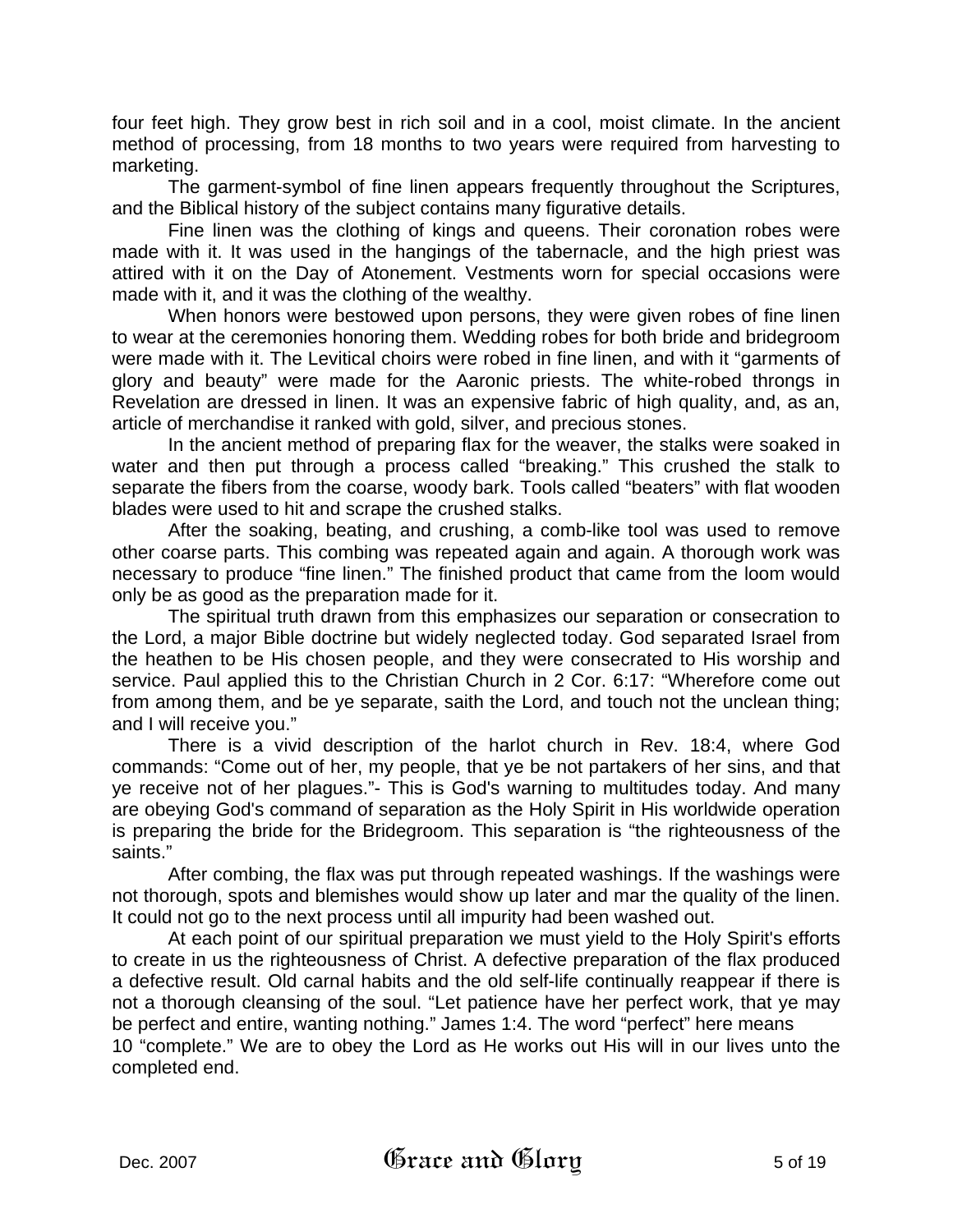Paul had this final completion in view when he wrote that Christ died for the Church, "that He might sanctify and cleanse it with the washing of water by the Word, that He might present it to Himself a glorious church, not having spot, or wrinkle, or any such thing; but that it should be holy and without blemish." Ephesians 5:26, 27.

Our Lord told Peter, "If I wash thee not, thou hast no part with me" - John 13:8. We can have no part with Christ, no part in the Bride, without this "washing of water by the Word." This washing through faith in Christ produces "the righteousness of the saints."

The next process was sun bleaching. The washed flax was exposed to the sun for curing and bleaching. The sun's fiery heat and penetrating rays gave it the bright luster and snowy whiteness emphasized in Scripture. Sun bleached linens were best because artificial bleaching oxidized and destroyed the natural gum and thus weakened the fibers. Flax was one of the strongest and most durable natural fibers known, and it had many industrial uses. But if not properly processed, flax was weak.

We see much spiritual weakness in churches today. Jesus taught that some believers are weak and temporary (Matt. 13:21). But when we move in the Divine progression we "go from strength to strength" and are made "strong in the Lord. and in the power of His might."

Fine linen also had special quality as a preservative. Egyptian mummies 4,000 years old have been found wrapped in linen. Jesus was buried in linen clothes. The Dead Sea Scrolls were found wrapped in linen. Paul prayed that our "whole spirit and soul and body be preserved blameless unto the coming of our Lord Jesus Christ." 1 Thess. 5:23.

"Pure" linen was not only clean and white but unmixed with other fibers. God gave Israel a law against such mixture: "Thou shalt not wear a garment of divers sorts, as of woolen and linen together." Deut. 22:11.

In all church history Satan has succeeded in enticing many into a mixed religious life. Those who will not accept the pure Gospel will take a mixture - a mingling of truth and error, the carnal and spiritual, the pure and impure, the righteous and unrighteous, the Christ-life and the self-life, the natural mind and the spiritual mind.

Paul exhorted the Corinthians against such a mixture when he wrote: "Ye cannot drink the cup of the Lord and the cup of devils; ye cannot be partakers of the Lord's tables and the table of devils." Those who tried to mix these two would "provoke the Lord to jealousy." 1 Cor. 10:21,22.

In our permissive age, many churches allow such a mixture of God and the world; but God will not accept a divided worship. The harlot church has a special blend that is deceiving multitudes everywhere. Paul wrote about harlot church leaders in his day when he said: "For we are not as many, which corrupt (adulterate) the Word of God." 2 Cor. 2:17. These teachers were playing up the attractive positive part of the Gospel but watering down the unattractive negative part. They. preached that "God is love," but did not preach that He will be a God of vengeance to unrepentant sinners who reject His love. They were afraid to "declare the whole counsel of God."

Some textile manufacturers tried to deceive buyers by mixing adulterants with fine linen. Cotton was a chief adulterant, and this cheapened and weakened the fabric. But buyers used infallible tests to detect adulteration. Two such tests were to boil a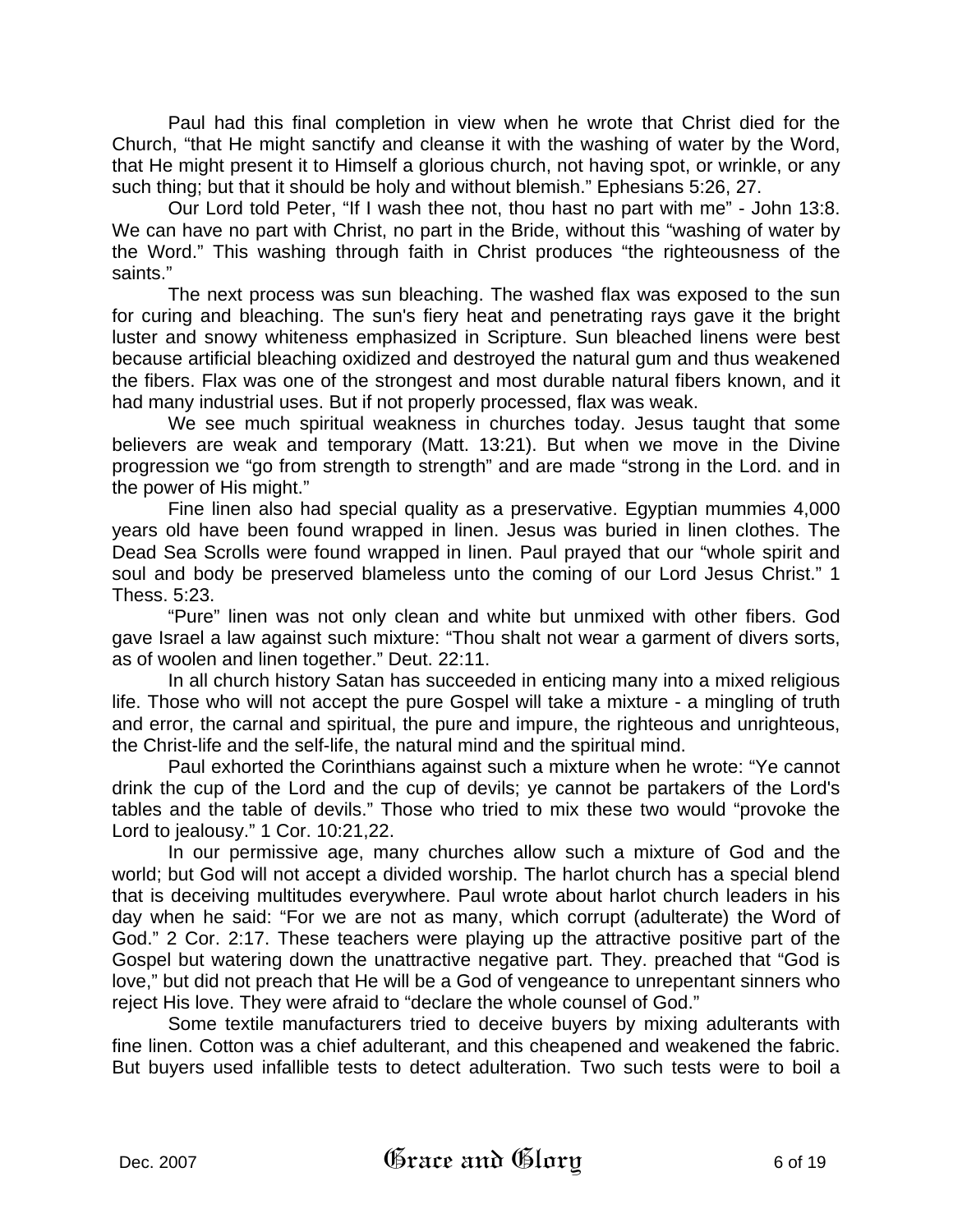sample of the fabric in water, or to set the fabric in the sun. Either test exposed the inferior material.

Jesus said, "Blessed are the pure in heart; for they shall see God." And the apostles wrote of "pure minds," "pure conscience," "pure religion." The Biblical sense of spiritual purity is not only that we must be cleansed from sin, but also that in our hearts there is no polluting mixture. Many have a mixture of two minds, and to them James wrote: "Purify your hearts, ye doubleminded." James 4:8.

The final work with the flax was spinning and weaving. The care in preparing it was evident in the finished product, but much depended on the skill of the weaver. Proper threading of the loom was important; also it was necessary to keep the threads at the right tension so as not to get a loose weave. Density and texture of the weave were important to the quality of the linen. "Beaters," were used by the weaver to accomplish this.

The workmanship of the weaver was so evident in the finished linen that buyers in textile markets could sometimes tell from which country the linen came.

In God's textile mill the specifications for fine linen are exact and the standards high. No detail is ever compromised. The workmanship of the Divine Weaver is evident in His products. Paul wrote: "For we are His workmanship (product) created in Christ Jesus unto good works."

After final inspection and approval the linen was sent to the textile market. Jesus taught there will be a final inspection and approval of all who enter the Kingdom of God. The apostle James wrote: "Blessed is the man that endureth temptation: for when he is tried (approved), he shall recieve the crown of life." James 1:12.

All the qualifications for Christ's Bride are summed up in one word righteousness. The fine linen is the righteousness of the saints, but this is not selfsalvation because "to her was granted that she should be arrayed in fine linen

The wedding robe is the Bridegroom's gift to the Bride, but she has to put it on. Paul used the illustration of undressing and dressing when he wrote: "Put off ... the old man ... and put on the new man, which after God is created in righteousness and true holiness." Eph. 4:22-24. "Put ye on the Lord Jesus Christ." Rom. 13:14.

Those who obey the Bridegroom's command to be ready when He comes will share the privilege to reign with Him forever as His Bride, in His "Kingdom wherein dwelleth righteousness."

- Guy W. Duty

\* \* \* \* \* \* \* \* \* \* \*

- Woe to a gospel of which all mean speak well. It is no longer offensive, neither effective. It is popular, but powerless; fashionable, but futile. It is without reproach and without redemption. It is the gospel of the world and of Satan, but not the Gospel of God, nor of Christ.
- Many believers need an awakening to the fact of their carnality, as much as sinners need to be awakened to their wickedness.
- No man is high-born, but he that is born from on high.
- I steadier when I recall that though I slip, Christ does not fall.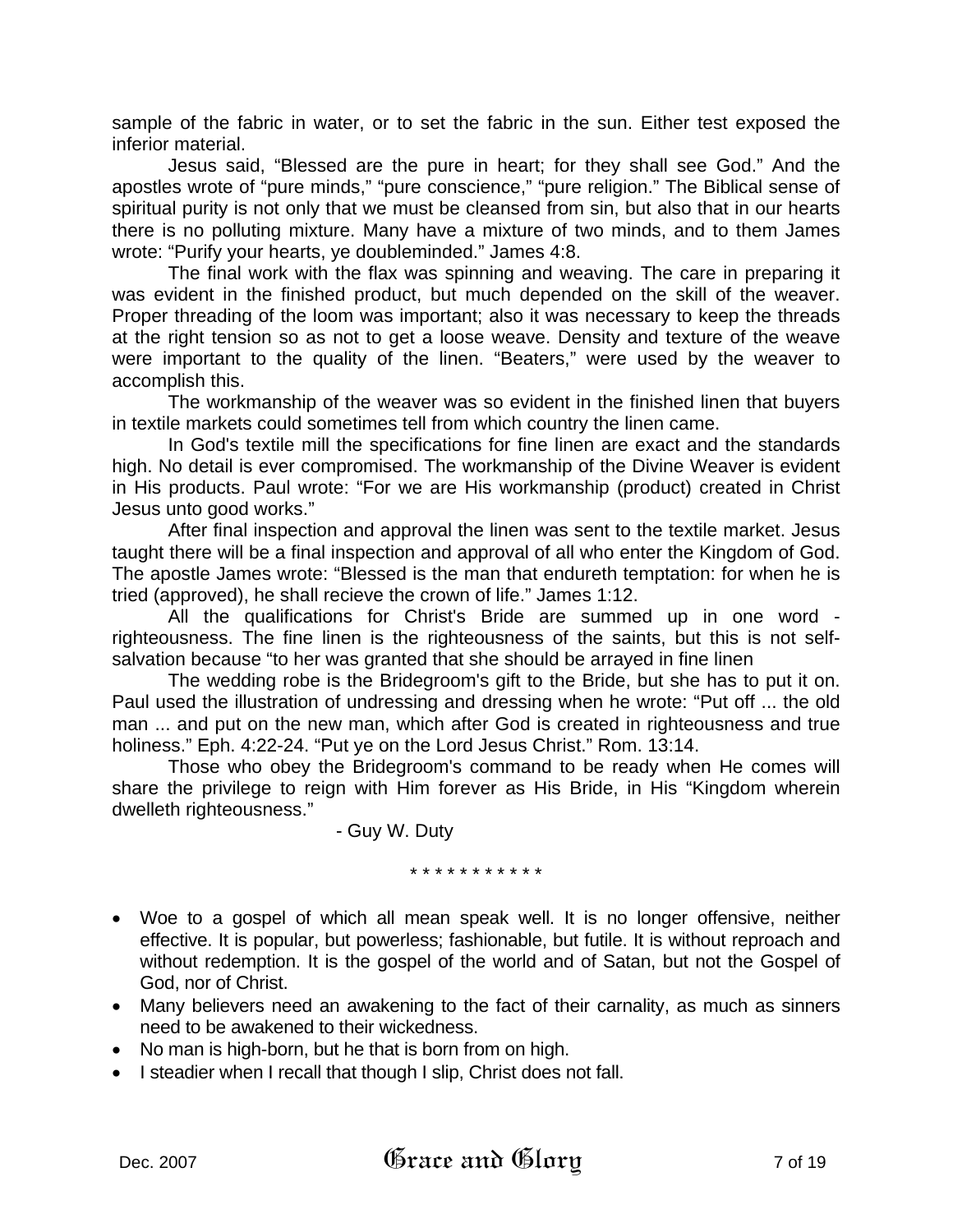## **WHAT IS SELF?**

#### M. Baxter

"I AM CRUCIFIED WITH CHRIST: NEVERTHELESS I LIVE; YET NOT 1, BUT CHRIST LIVETH IN ME: AND THE LIFE WHICH I NOW LIVE IN THE FLESH I LIVE BY THE FAITH OF THE SON OF GOD, WHO LOVED ME, AND GAVE HIMSELF FOR ME" - Galatians 2:20.

It is the principle which governs us in our natural life, and which takes in our being the place God claims as His. It is self in a man which feels hurt and wounded when he does not get the credit he desires for that which he does. Christ in us gives all the credit to God. It is self in us which retaliates when we are unjustly treated. Christ in us, when He is reviled, reviles not again.

It is the carnal mind, which "is not subject to the law of God, neither indeed can be" (Romans 8:7), which Jesus calls on us to deny. "If any man will come after Me, let him deny himself" - Matthew 16:24. Self, like King Saul, is always head and shoulders taller than anybody else.

Self in us pities itself, and thinks it has a right to be noticed and sympathized with, when in physical suffering. When it cannot get room on the bus, when the driver won't stop, when someone opens a window and makes a draft or shuts a window and it can't breathe, self thinks it is to be pitied. Self loves to relate all these circumstances in order to excite and receive the compassion it craves. Christ in us sees the hand of God in all these things, believes they are all working together for our good, and praises God for a little test of faith or patience.

Self in us feels hurt if other people are being praised, their work for God related, and their zeal and love admired. Self thinks it loses too much ground, and seeks to turn the conversation to its own zeal and devotion or that of its parents, brother, uncle, aunt, or twentieth cousin; so that the party spoken to shall feel that self has as much to boast of as anybody has. Christ in us is pained when anything is said about ourselves or our work, knowing that the Lord Himself does it all; but rejoices to hear others spoken of, and is glad of the grace of God in them.

Self is conscious of the impression it makes upon people in entering a room. Christ in us makes us unconscious of our selves.

Self is always ready to exact its rights as regards honor, comfort, convenience, property, etc.; and self has generally a somewhat magnified view of what its rights are. Christ in us has no rights but the will of God and can, therefore, always and under all circumstances praise Him.

Saul is an apt type of this rival of God in our hearts and lives. Self may be changed as Saul was, may have "another heart," and be "turned into another man." But self is still self and not Christ. Self may be changed from sinful and worldly self to converted self; but the same self-seeking, self-esteem, self-pity, self-justification is there, only on another ground. Self may become pious, and the passion of life may be holiness. Self may be the essence of consistency, and yet be self still and not Christ. There may be the greatest devotion, the greatest self-sacrifice. But it may be for the object of obtaining holiness in ourselves, for the satisfaction of being known as holy people; but this is self still. Christ seeks not His own glory, nor His own will, nor His own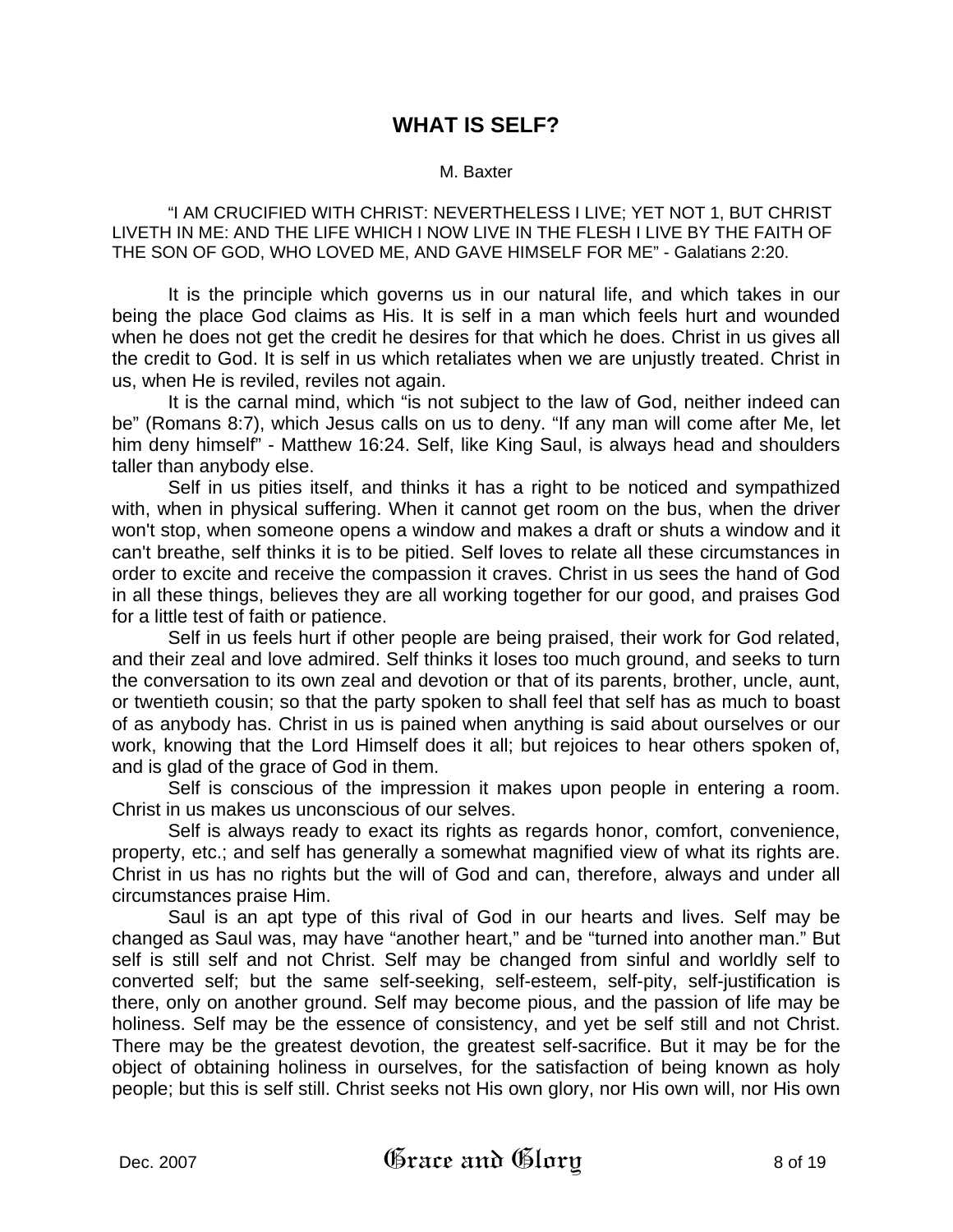ideal, and speaks not His own words. Many earnest Christians do not discern how much of self there is in their spirit, in their work, nor in their aspiration after and in their experience of holiness.

As Saul was rejected, so is self. God cannot mix with self, and so self must die; but die by its own hand it cannot. If we attempt to mortify self, the very attempt strengthens it; it is only as self is handed over to God and ignored, that its death comes about. Self, although condemned, may linger on - constantly manifesting itself in one form or other where it is least suspected.

But how am I to get rid of self? Hand it over to Jesus. He tells us to deny ourselves; but it is in favor of another Self, even Jesus. He is our new, our everlasting life, our eternal Self. Instead of me Jesus. "I live; yet not I, but Christ liveth in me." It is not I that pray, but the Holy Ghost prays in me. It is not I that conquer sin, but Christ in me does it all. (Reprint)

#### SOMETIME

Sometime when you're feeling important, Sometime when your ego's in bloom, Sometime when you take it for granted You're the best qualified in the room.

Sometime when you feel that your going Would leave an unfillable hole – Just follow this simple instruction And see how it humbles your soul.

Take a bucket and fill it with water, Put your hand in it up to the wrist – Pull it out, and the hole that's remaining Is a measure of how you'll be missed.

You may splash all you please when you enter, You can stir up the water galore – But stop, and you 'll find in a minute That it looks quite the same as before.

The moral in this quaint example is: Do just the best that you can. Don't be proud of yourself, but remember – There is no indispensable man.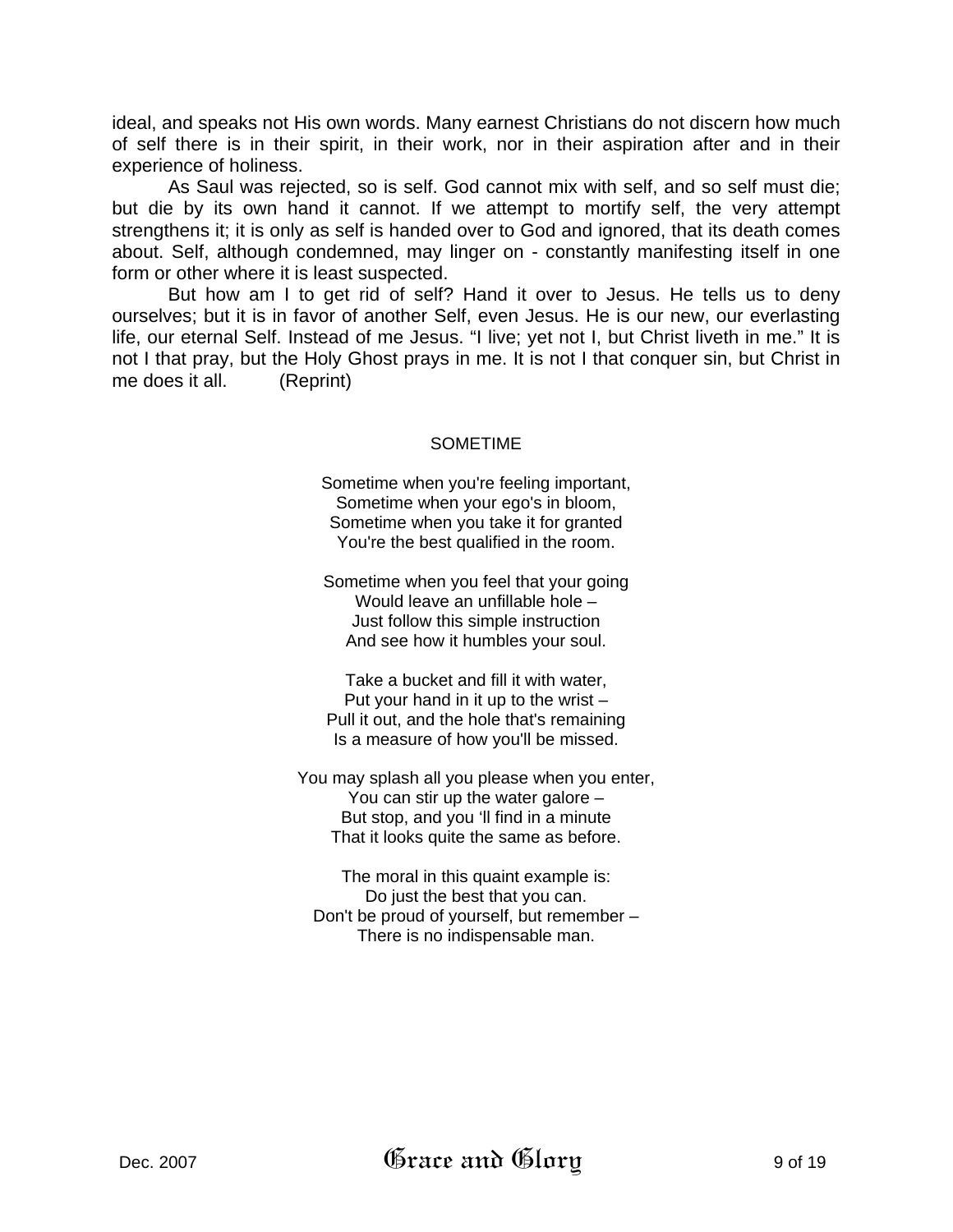## THE SONG OF MARY

 *"My soul magnifies the Lord, and my spirit has rejoiced in God my savior, for He has regarded the lowly state of His maidservant. For behold, henceforth all generations will call me blessed. For He who is mighty has done great things for me, and Holy is His name. And His mercy is on those who fear Him. From generation to generation, He has shown strength with His arm. He has scattered the proud in the imaginations of their hearts. He has put down the mighty from their thrones, and exalted the lowly. He has filled the hungry with good things, and the rich He has sent away empty. He has helped His servant Israel, in remembrance of His mercy, as He spoke to our fathers, to Abraham and to His seed forever." (LUKE 1:46-55 NKJ)* 

Christmas time is one of contradictions. On the one hand, the mighty voice of materialism seeks to draw all attention to itself, while on the other hand the story of Jesus quietly draws men to reflect on their relationship, or lack of it, with their creator and redeemer.

We are not commanded in Scripture to honor the birth of Jesus Christ, and there's some debate on whether we should even acknowledge it as a special day at all, but it can be an opportunity to show fulfilled prophesies surrounding His birth, ministry, death, and resurrection.

Seen as the God of the past (including the creation of the world), the God of the present (our relationship through salvation), and the God of the future (the  $_2$ nd coming of Christ and His subsequent rule over all things), the shallowness that tends to surround Christmas will be replaced by a deep gratitude to the love and grace of God.

These verses in Luke express the gratefulness of Mary to God for working in her life. She encourages herself in the faithfulness of God to her people in years past; which causes her to anticipate her future Without the acknowledgement of God, Christmas can become dark and depressing. The pressure to perform materially, to whims beyond the budget, strains relationships with others, while an ungrateful spirit for the gifts received are frustrating. The whole experience can become exhausting in body, soul, and spirit. This has caused many to ignore Christmas all together in an effort to save themselves this emotional roller coaster.

Whether you're one that shies away from Christmas for past hurts or other reasons, or you revel in the festivities to excess, I believe the key is perspective. I Corinthians.10:31 reads, "Therefore, whether you eat or drink or whatever you do, do all to the glory of God." If our drive in life is to glorify God then the rest will take care of itself. We'll be able to keep expectations and impulsiveness in check, and we'll see and have a desire to minister the love of Christ to those hurting and in need of Him.

It doesn't matter whether it's Christmas, Thanksgiving, Easter, Mother's day or any Wednesday in the middle of your work week, God wants to work in lives of His people just as He did in Mary's.

The question is: Will we let Him?

-- Tim Smith

\* \* \* \* \* \* \* \* \* \* \* \* \* \* \* \*

Dec. 2007  $\qquad$   $\qquad$   $\qquad$   $\qquad$   $\qquad$   $\qquad$   $\qquad$   $\qquad$   $\qquad$   $\qquad$   $\qquad$   $\qquad$   $\qquad$   $\qquad$   $\qquad$   $\qquad$   $\qquad$   $\qquad$   $\qquad$   $\qquad$   $\qquad$   $\qquad$   $\qquad$   $\qquad$   $\qquad$   $\qquad$   $\qquad$   $\qquad$   $\qquad$   $\qquad$   $\qquad$   $\qquad$   $\qquad$   $\qquad$   $\qquad$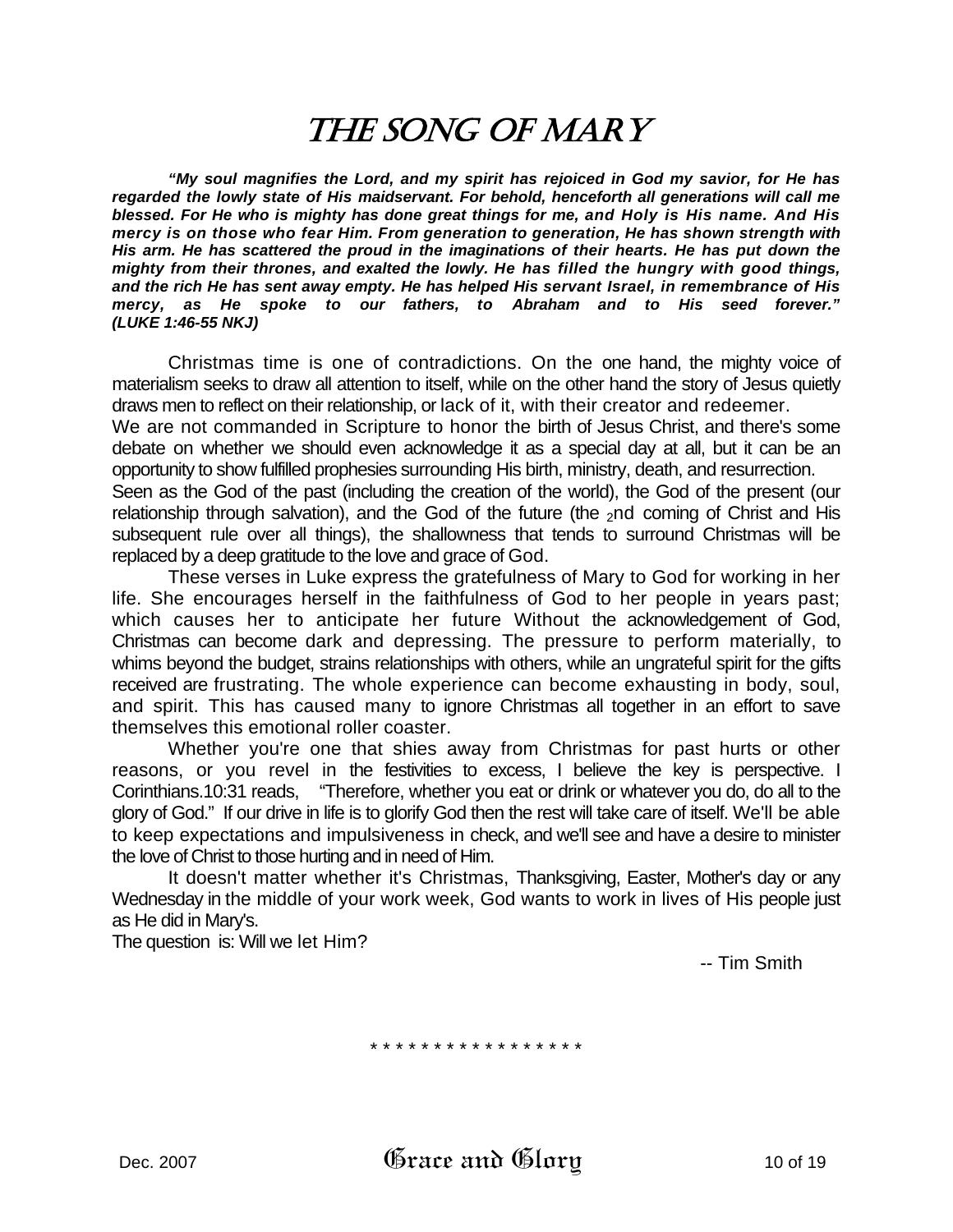- Prayer is the bridge between panic and peace.
- When we focus on Christ, everything else becomes clear.
- God's easy yoke does not fit on a stiff neck.
- Why pay the high price for this world's bargains when eternal life is free.
- With unwanted burdens come undeserved blessings.
- He is truly rich who is satisfied with Jesus.

## **FROM THE CROSS TO THE CROWN**

### C.E. Foster

"THROUGH FAITH HE KEPT THE PASSOVER, AND THE SPRINKLING OF BLOOD, LEST HE THAT DESTROYED THE FIRSTBORN SHOULD TOUCH THEM" - Hebrews 11:28.

There are sixteen characters listed in this chapter. Each of these personages brings forth some definite characteristic of faith. There is one woman mentioned among the first eight; that is Sarah. There is also one woman named in the second eight; that is Rahab. How wonderful is the Word of God. These things do not just happen so; but they occur for an express purpose, that we might know the will of God. In this portion, we see the Christian life from the Cross to the Crown. It brings out the truth of His grace and of His glory. Let us study these eight characters.

MOSES. Many phases of faith are set forth in Moses' life; but what is perhaps the main fact is expressed in the text - "Through faith he kept the passover." The word "Moses" means "drawn out," because he was taken out of the water when he was a babe. The story given in Exodus twelve tells how the Lord commanded Israel to kill a lamb and sprinkle its blood upon the doorposts of their houses so that the angel would not harm them when he passed over Egypt and slew the firstborn in every house. Death was already expressed in Israel's homes, by the sprinkling of the blood. The shedding of the blood speaks of Christ's death for us; but the sprinkling of the blood speaks of our individual faith in Him and His blood.

The first eight characters in this chapter began with the Cross in type - the excellent sacrifice of Abel who offered a lamb; so the second eight characters begin with the Cross in type - the shedding of blood by the passover. We read in I Corinthians 5:7 - "Christ our

Passover is sacrificed for us." We are to keep the Feast of the Passover "with the unleavened bread of sincerity and truth." No leaven is to be in our midst. So Moses kept the Passover by faith.

The Passover was the foundation of all the feasts that were kept in Israel. No matter where one studies in God's Word, he must always begin with the Cross. At the redemptive work of Christ on the Cross of Calvary we begin with God, and there God begins with us. As we go on, we find our place of victory and rest is under the precious blood of our Lord and Saviour Jesus Christ.

RAHAB. "By faith the harlot Rahab perished not with them that believed not, when she had received the spies with peace." "Rahab" means "breadth." It speaks to us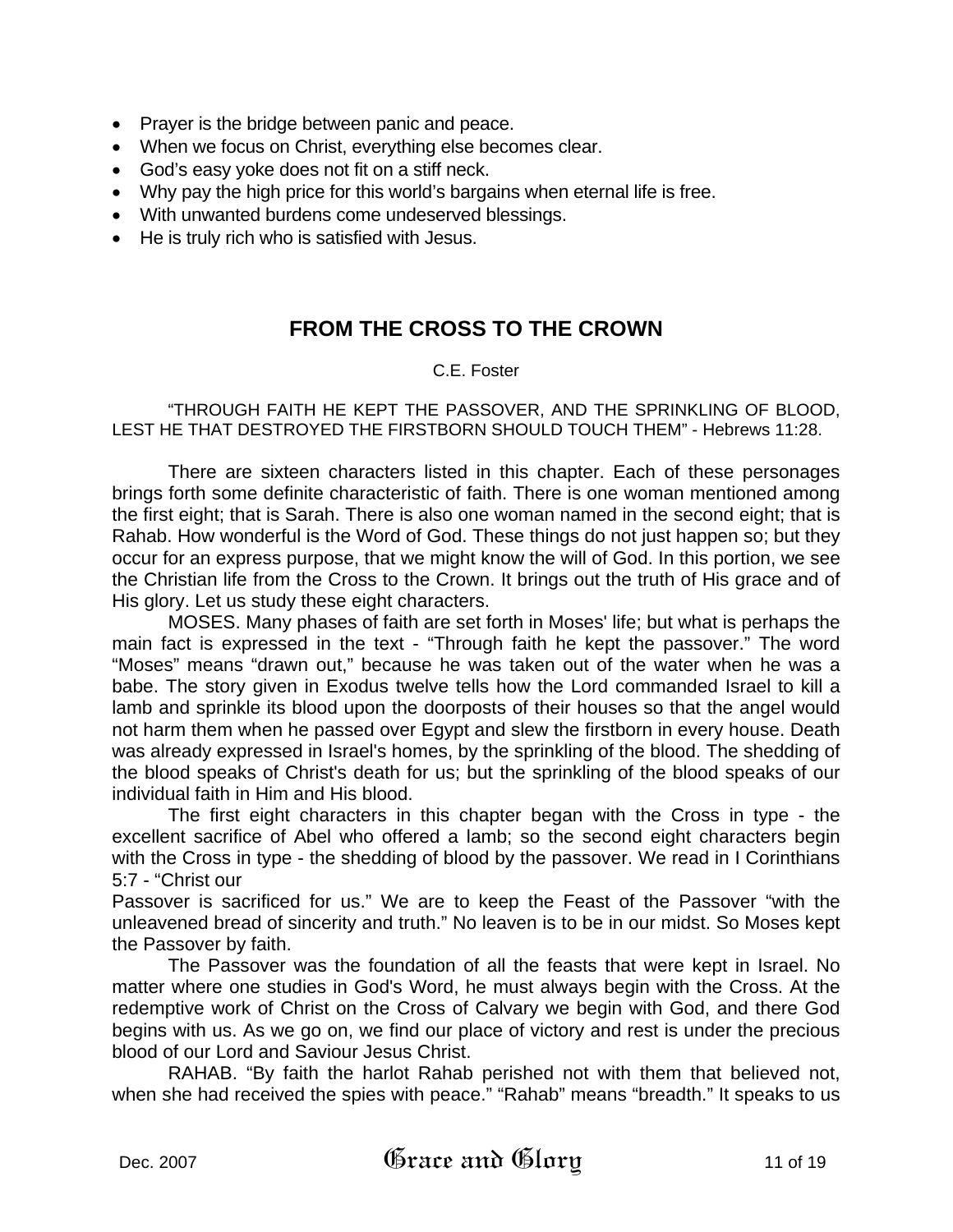of the liberty and security of faith. When she received the spies whom Joshua sent over into the land of Canaan to spy out the land, she covered them with stalks of flax. When she sent them away, she made them swear to her that when they came to take possession of the land of Canaan they would save her household - her mother and father and her brethren. The flax speaks to us of righteousness, because linen is made from flax. She let them down by a cord over the wall. This cord was a witness of the oath and a testimony of her faith. Because of it, her house and all within were spared.

The scarlet thread speaks of the precious blood of Christ. They had no more than left, until she bound the scarlet thread in her window. It was there day after day and night after night. When Israel crossed over and marched around the wall for those seven days, no doubt, they saw the scarlet thread hanging there in the window. When the shouts went up and the walls went crashing down, Rahab and her house were saved because of the scarlet thread. She was secure because she was under the protection of the scarlet thread, which speaks to us of the blood of Jesus Christ. So, praise God, where the blood of Jesus Christ is on the door, judgment cannot fall because judgment has already fallen on the Son of God whom we have received as our personal Saviour and our Substitute; and we are secure in Him.

Rahab speaks to us of the oath of faith, or the security of faith. God confirmed His promise to Abraham by an oath. "Because He could swear by no greater, He sware by Himself." One day He gave the patriarch a word of promise; and some time afterward, He "confirmed it by an oath." Thus, by two unchangeable things - His word of promise and His oath - we who believe have "a strong consolation." We have fled to Christ for refuge and have a glorious hope - Hebrews 6:13-20.

We have Christ's own word, speaking to His sheep, that no one can pluck them out of His hand. A believer is just as safe as Christ Himself. You are just as safe as the refuge in which you hide. Jesus said, "My Father, which gave them Me, is greater than all"; and adds that "no man is able to pluck them out of My Father's hand." He and the Father are one. They are perfectly agreed on our safety. Rahab said to the spies, "Give me a true token." She was safe and sure because she based her faith on the scarlet thread. We, too, have a true token - the blood of the Lord Jesus Christ. When we come to the pearly gates, we will have a sure token; and we will sweep through in triumph, having been washed in the blood of the Lamb. For all eternity, we will rejoice among the redeemed. Praise God! We are saved because the blood was shed, and we believed it; and we know that God is able to keep that which we have committed unto Him against that day.

GIDEON comes next. Gideon, Barak, Samson, and Jephthah were judges in Israel in that dark time, when Israel fell into captivity to the enemy so many times; and God raised up judges to deliver them from the hands of the enemies. The word "Gideon" means "cutter down." The first thing that Gideon did, after God called him to be a judge, was to destroy idolatry in his father's house. H e speaks of the faith that subdues. He broke down the grove and destroyed the Baal worship in Israel in one night. The Midianites gathered against him, and God sent him against the Midianites. Gideon had faith in God. "Midianite" means "contention" and "strife." In our individual life, we receive Christ as our Passover. Then we are secure in Christ. Then we come up against strife and contention. Just as sure as we believe in eternal life, strife and contention will arise. Paul preached the Word in the midst of much strife and contention.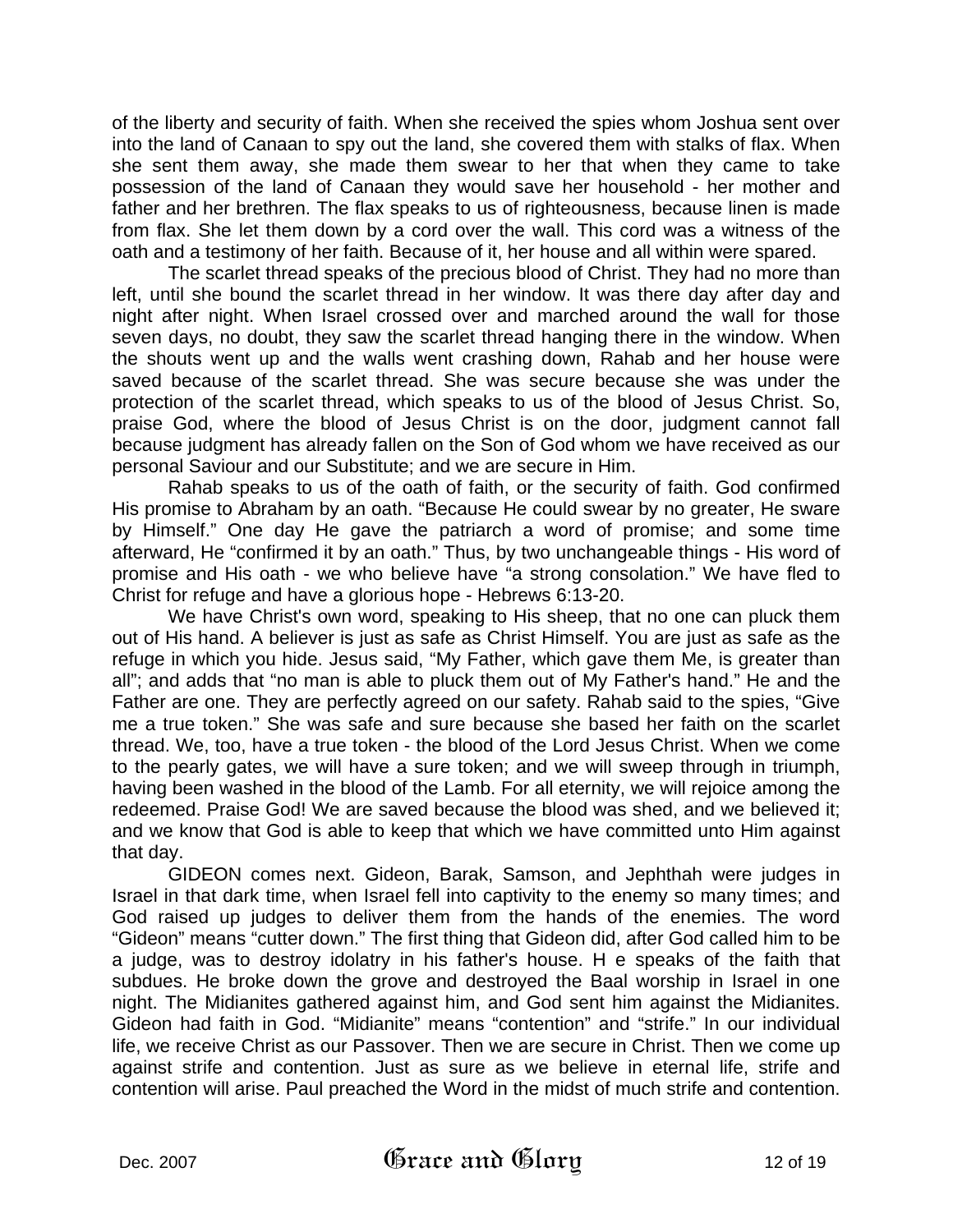The Midianites abound on every hand. Likewise, it is with us. We have to preach Christ many places where there is strife. But, like Gideon, we can prevail against the Midianites; and we can overcome the strife and contention: and go on with God.

BARAK means "lightning." He defeated Jabin the king of the Canaanites. "Jabin" means "he will understand or observe." Jabin speaks to us of human reasoning. Barak speaks of the righteousness of faith, or the divine righteousness. Many things arise in our old nature that want to reason things out; but divine righteousness is set over against human reasoning. It is not by human reasoning, but it is by faith, that we prevail in the things of God. Hence, we find Deborah associated with Barak in this great battle against the Canaanites. She is not mentioned here in Hebrews; but, back in Judges, she was associated with Barak as the judge of Israel at that time. She speaks to us of the Word of God, the Word of faith. As we read the Word of God and meditate upon it, we are stirred up to go against human reasoning and everything that is contrary to the will of God. We cast down every high thing that exalts itself against the Word of God.

The modernists want to reason everything out. In doing so, they reject the Truth the virgin birth and the atonement - the fundamentals that give us faith in Christ. But, like Barak, we believe God and we are clothed with the divine righteousness. This is set over against human reasoning, as Christian Science and every cult that denies the atoning work of Christ. They tell us that one man dying could not atone for our sins; but the Word teaches us that by the death of Christ "all that believe are justified from all things." We are saved from sin, saved from the wrath to come, and we are safe and secure in Christ - who will vindicate His followers one of these days and prove that His Word is true. We already believe it and know it is true; and the world will know it is true, one of these days, when He comes in mighty judgments.

SAMSON means "sun-man." He speaks to us of the promises of faith. His mother was barren. The angel of the Lord came to her and said that she should conceive and bear a son. He made a wonderful promise to her, and told her what to eat and what to drink and how to raise the son, and that he would deliver Israel from the Philistines. He had won great victories over the Philistines, who speak of formality. Christendom today is all form and ceremony. Christendom denies the power of godliness. Therefore, Paul said, "From such turn away." God's people had more battles with the Philistines than with any other people. So it means much to overcome the "Philistines" today. When we realize the terrible corruption of Christendom with all of Babylon's confusion and superstition, we must cry out against it and thank God that we can have victory over it all.

JEPHTHAH means "he will open, or set free." In the time of Jephthah, the Ammonites were warring against Israel, the people of God; and God raised up Jephthah to defeat them. "Ammonite" means "peoplish, tribal, clannish." How much it means to have victory over kinfolk and sects. Many people are clannish these days. It means much to rise above this condition and keep in the center of God's will and not let people - relatives, friends, or neighbors - come in between us and the Word of God. Jephthah speaks to us of the revelation of faith, which moves us to be free to speak out our Godgiven convictions without fear or trembling. We preach the truth uncompromisingly. It is like a two-edged sword; it cuts both ways.

DAVID means "beloved." He was the king of Israel. David, perhaps more than any other individual mentioned in the Bible, overcame the Philistines. When he was a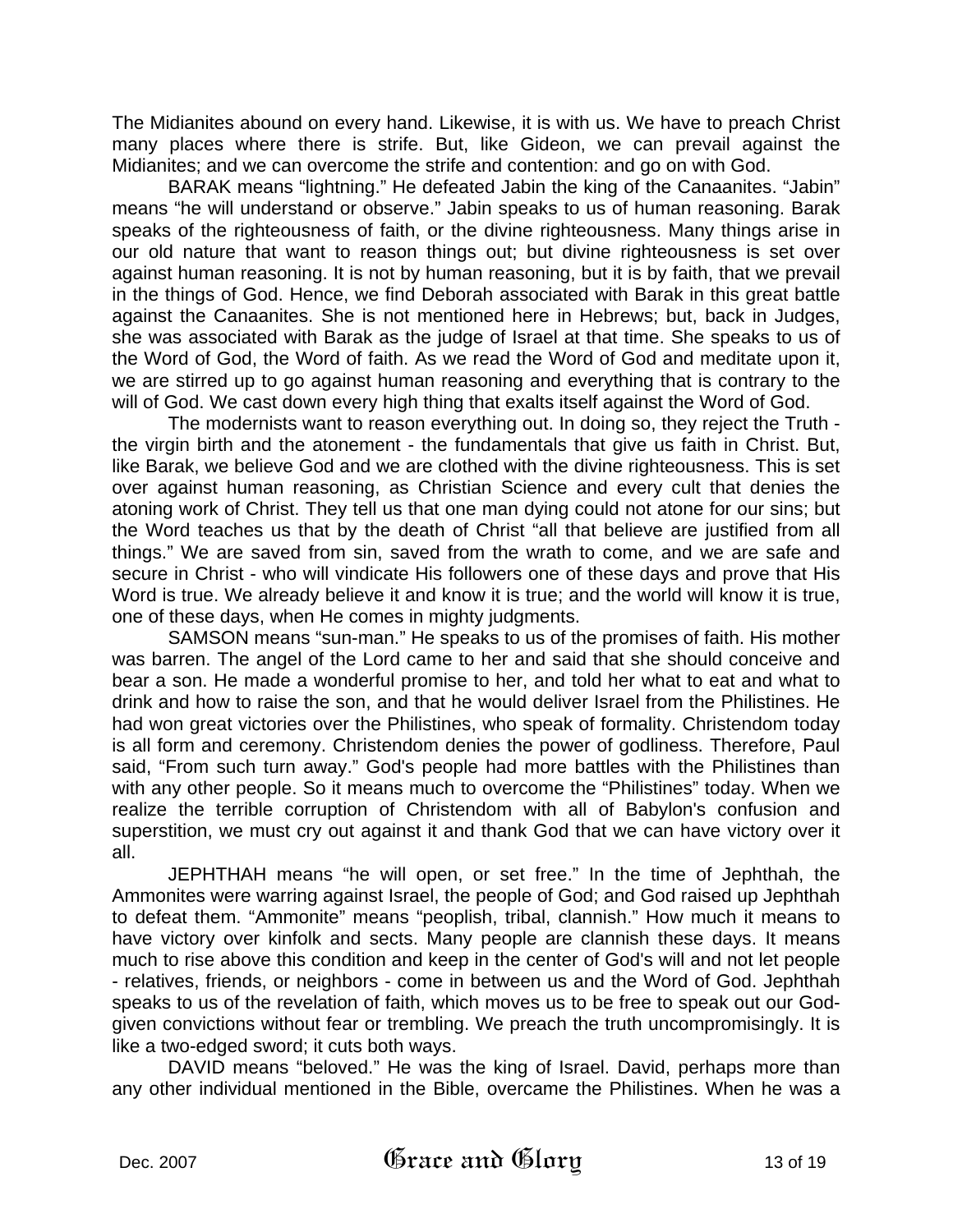lad, he went out against Goliath that great champion of the Philistines. He was continually defying them. Many times David inquired, "Shall I go up to the Philistines? Wilt Thou deliver them into mine hand?" And the Lord would reveal His will. David speaks to us of the reign of faith. He reigned until all of his enemies were defeated. How wonderful that, through Christ, we have the enemies under our feet and we have victory over all of our foes. I am glad it can be so in our individual lives today. We can have victory over the world, the flesh, and the devil, over ourselves and over everybody else. When we have real victory over our old nature, we have victory over everybody else. The Lord often allows the flesh to act up and try us and trouble us, to show us the things that are still in us that we need to take the victory over. All the Midianites, Ammonites, Canaanites, and Philistines, and all the other "ites," speak of the traits of the old creation which must be conquered in us.

SAMUEL means "asked of God." In Samuel, we have the glory of faith. We began with the Cross and will end in the glory. As Paul says here, "And what shall I more say? For the time would fail me to tell of Gideon, and of Barak, and of Samson, and of Jephthah; of David also, and Samuel, and of the prophets." There are twentyfour items mentioned here, of the sufferings they endured and of the victories God gave them. It is very profitable to read the record of these wonderful men and women of faith. What are they here for? To encourage our faith in God. The next chapter begins thus - "Wherefore, seeing we also are compassed about with so great a cloud of witnesses, let us lay aside every weight, and the sin which doth so easily beset us, and let us run with patience the race that is set before us." We are compassed about by all these Old Testament worthies. They encourage our faith. They received a good report, and they will receive all they believed for and hoped for.

(Reprint from May 1969)

## **THE POWER OF FAITH**

### **Mary M. Bodie**

"Ye have heard of the patience of Job, and have seen the end of the Lord; that the Lord is very pitiful, and of tender mercy" - James 5:11.

"Elias (Elijah) was a man subject to like passions as we are, and he prayed earnestly that it might not rain: and it rained not ... And he prayed again, and the heaven gave rain, and the earth brought forth her fruit" - James 5:17,18.

James is proclaiming the power of faith in this chapter of his little letter. In fact, James is emphasing different phases of FAITH, all through his epistle. He teaches that faith is the victory in every part of the Christian life.

In the first chapter, FAITH is upheld as the sole sustaining asset in the trial which besets every believer. The second chapter suggests it as the only way of good works. Chapter three declares it as the way of victory. Chapter four tells us that it is the way of dependence upon God. Chapter five affirms it as the way of power - power to endure, power to do. Faith is the prominent theme of the letter.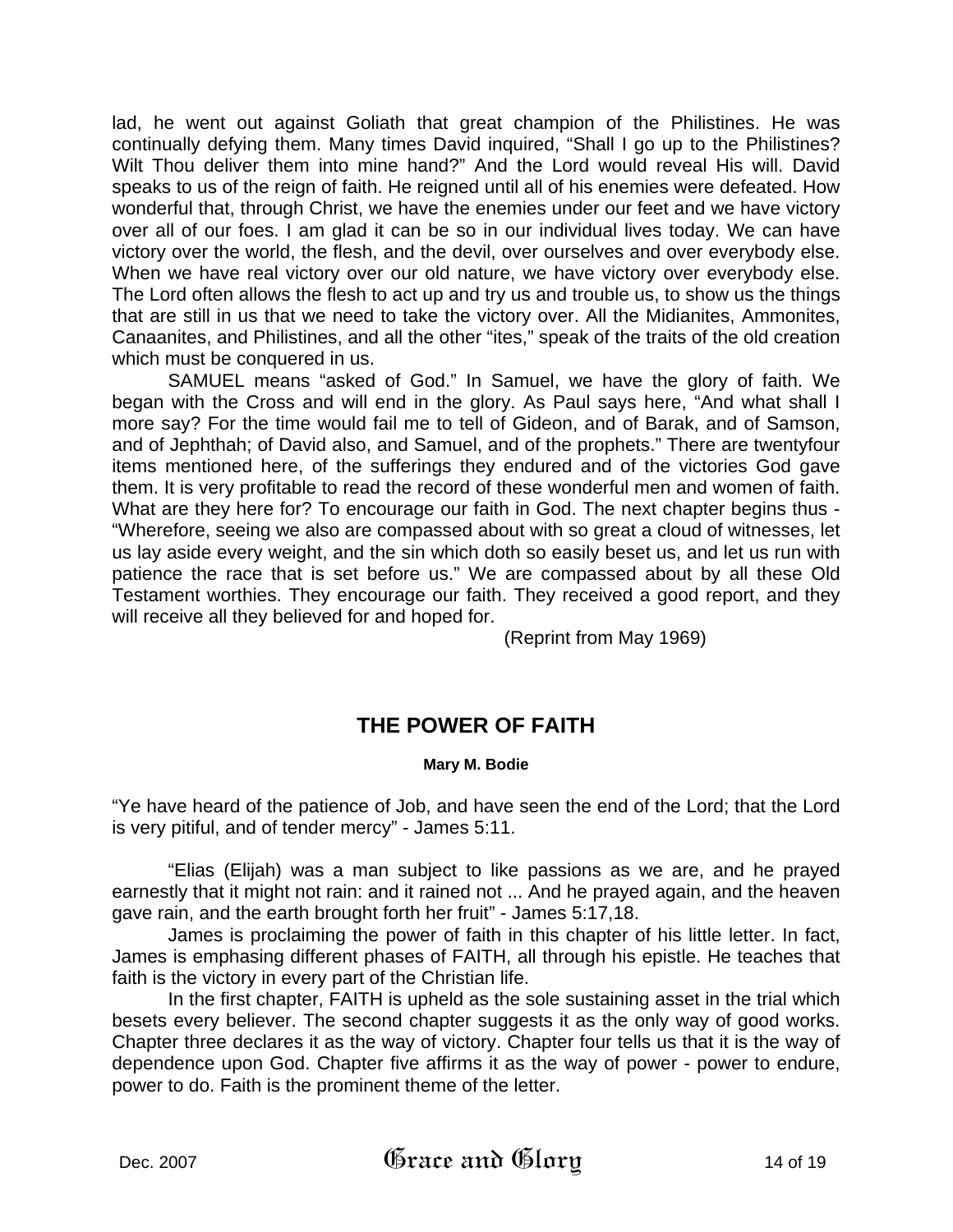To prove his case James, at the close of his discourse, brings on the scene two of the striking examples of faith from the Old Testament. One on the line of endurance, the other of doing. They witness to the truth of his statements as to the preeminence of faith. These men teach that faith was always the way of spiritual power, even agreeing with James that there is no other means of pleasing God than by faith. Men never had salvation or prestige or honor with Him, otherwise than by believing Him.

Job, the oldest writer of the Bible, is the first witness that James calls on the scene to back up his argument as to the power of faith. He lived previous to Moses and Sinai. All authorities agree that his book is the oldest among the sixty-six of the Bible, because there is not one reference to- Abraham and his family, the Law, or the Lawgiver - Moses. This would he impossible in a book of such a vast discussion of facts upon the problems of life, if these characters were known at the time.

According to James, Job occupies a unique place on the program of the ages; and testifies among God's worthies to the power of FAITH, and in a peculiar sense - its POWER TO ENDURE. He stands forth as the illustration of its might in this way, making men patient in all matters; whether these be in circumstances, afflictions, bereavements, or the uttermost of physical pain. The power of faith to endure is stupendous, as manifested in a yielded life, as Job testifies.

The Patriarch did not at first understand the wherefore of the trial, nor the reason of the multitude of sorrows which came upon him. He did not know that, through these tribulations, he was to be the synonym of patience to all men throughout the ages; nor that he was the type, the witness, the striking figure of faith's power to stand the greatest sufferings, the most intense pain, with never a murmur against God; though he bewailed his fate and his misfortune in possessing three such friends as Eliphaz, Bildad, and Zophar.

Job received all of his trials from the hand of God, not. from Satan. His wife could not understand the reason of them. She blamed God in allowing them to so suffer; for she was also in anguish at the loss of children and fortune of every kind. She urged Job to curse God and die - Job 2:9. His friends blamed him, declaring that he was chastened of the Lord for some wicked way in him. Hardness, cruelty, censure, and criticism for Job are found in their words. They had no sympathy nor comfort for the patient, suffering man. They did not understand, even as the majority of folk today, why the godly suffer. In fact, this is the problem of the book. Job gives the answer himself. He declares that all his sufferings were allowed of God, that he might be tried. He was to be purified thereby, as he tells us, "When tie path tried me, I shall come forth as gold" - Job 23:10. Notice that he acknowledges the Lord in everything.

Job was a marvelous man of faith and practical righteousness. He was an example to all men of his day. If he had not been of this caliber - able to stand such terrific trials, and justify God in all of His ways with him - he would not have been thus tested. The hedge which was around him would not have been removed. The Lord would not have let Satan get at Job if He was not sure that this man of faith would not fail - Job 1:12. God knows His men. Some are able to star in any place and under all circumstances. The new man in them is so developed that they can ho fast in the darkest night, believing God in the most pronounce trial; while others fail in a little test. The new man in them is so immature that they need to be coddled continually to keep going on in any measure. Their faith is so little, that it will not stand any strain put upon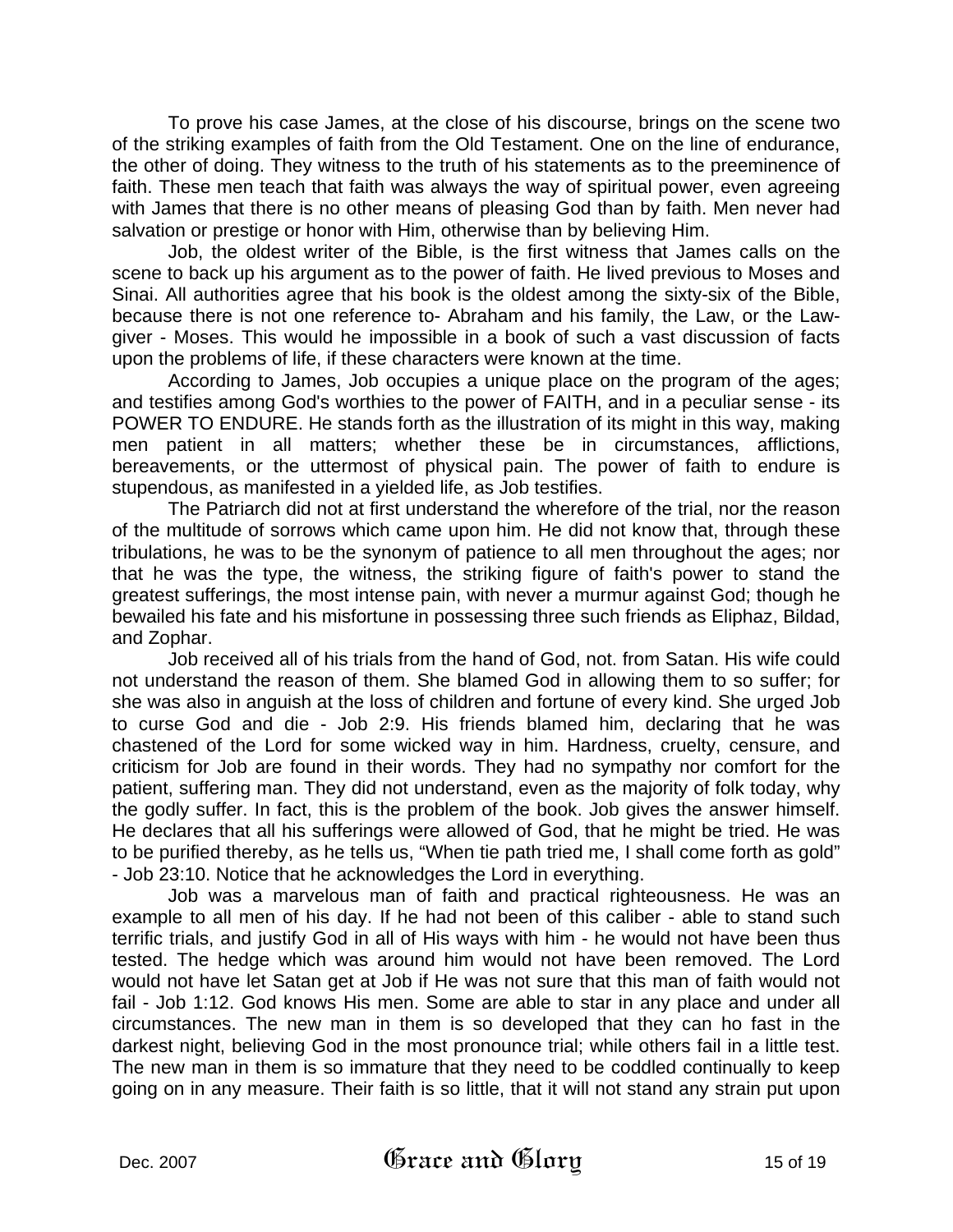it. Therefore they are seldom tested and they generally, like Job comforters, judge those who are so tried.

We say, it is a privilege, honor, to be allowed to suffer the uttermost in the will of God. It is a sign that Good can trust us and that we will be faithful any place. Trials, thus allowed, purify us. They deliver us from the dross which is a part of all of us, until it is burned off in the furnace of affliction. The trial of our faith works good for us. We are kept down at the feet of the Lord, humbled and little, made to cry mightily, exercised in the very depths of our being, as the waters of woe overwhelm our soul. We are thus broken and contrite in the hands of the Lord, not murmuring nor complaining at His ways with us. We prove the Word of God and He proves our faith at the same time.

Job, as James declares, witnesses to this fact. He endured because he had FAITH. It held him steady amid the taunts friends and foes. "He endured as seeing Him who is invisible" - Hebrews 11:27.

Elijah is the second man to be called from the Old Testament record, to prove the power of faith. The mighty prophet steps up and takes the chair, and testifies by his works to its might. He shows the force of faith in the way of doing, not enduring; though he did not come short on this line either. But his strong point was performing. And James emphasizes the fact that he was a man like all other men, weak and fallible. His strength was not in himself, but in his faith in God. He believed Him, and thus his name has become the synonym of power to do.

James declares that he prayed earnestly. Ah, this tells the story of his might. He was dependent upon God. He went down before the Creator in weakness and need. Israel, his people, were departing from God. Ahab and Jezebel, worshippers of Baal, were on the throne - a wicked pair; and the people were following in their steps. The prophet's heart was broken. He was despairing. They refused to listen to the words of Jehovah, the true and living God. He knew something startling and destructive must happen to awaken them. He called on the Lord to send judgment upon His people. He prayed that it might not rain for three years. He even set the time limit, knowing that a drought of such length would ensure a famine, which would bring them to their senses.

God heard Elijah's prayer. It was in the will of God and for His glory. The prophet had the mind of the Spirit, in thus petitioning the Lord. His prayer was not born of his own desire. He was not seeking his own things; nor hoping to pay back in their own coin, the harshness of the people. Oh, no. He loved them and was seeking their ultimate blessing; but he knew that judgment must come first. Therefore he prayed, and the prayer of faith was heard. It had power, and brought forth the result that he desired. The windows of heaven were shut up. The rain was stayed; and Israel, beginning with the king and down to the lowliest in the kingdom, were desperate. They were brought down to the dust before the Lord; and this is the point - Elijah's FAITH WAS THE POWER that brought this about.

But that was not the end of Elijah's faith to do. He did not leave Israel to suffer and die in their dilemma. When the trial had brought forth the desired result, "he prayed again." Thank God, for the second prayer. It is "again" indeed, for Israel. God came upon the scene to execute the will of Elijah, which was also His will, and the waters fell in torrents upon the dry ground. Mercy followed judgment, and the people rejoiced. The power of faith was evidenced a second time in mighty demonstration, far beyond the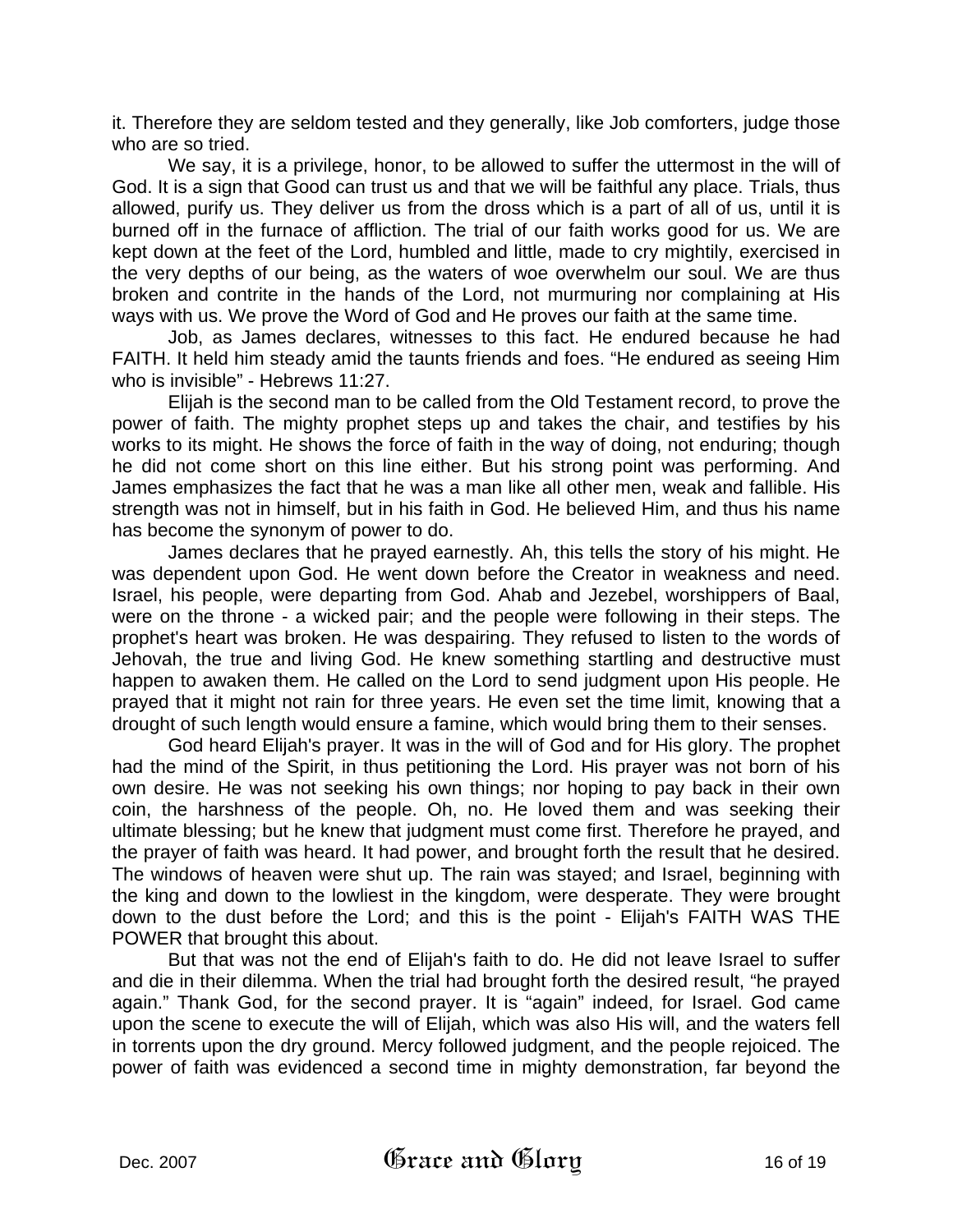finite mind to understand. Faith is a force impossible to fathom. Its power no man can penetrate or estimate - POWER TO EXECUTE, POWER TO ENDURE.

#### \* \* \* \* \* \* \* \* \* \* \* \* \*

In prosperity, God tries our gratitude - in mediocrity, our contentment - in misfortune, our submission - in darkness, our faith - in temptation, our love - and, at all times, our obedience and trust in Him.

## **"WRITTEN IN THE EARTH"**

#### **Hazel Fern Astle**

"O LORD, THE HOPE OF ISRAEL, ALL THAT FORSAKE THEE SHALL BE ASHAMED, AND THEY THAT DEPART FROM ME SHALL BE WRITTEN IN THE EARTH, BECAUSE THEY HAVE FORSAKEN THE LORD, THE FOUNTAIN OF LIVING WATERS" - Jeremiah 17:13.

This Scripture was recently made real to me, and I was impressed by these four words: "WRITTEN IN THE EARTH!" While meditating on this thought, God began to enlarge the meaning to me and to give these words a personal application to my own life. Let us consider these Scriptures.

In Genesis 2:7 we are first informed that. "God formed man of the dust of the ground." Some time after this, sin entered the picture and God's creation was defiled. At the time man was "formed" the ground had not been cursed, but now God saw fit to curse the very ground from which man had been taken - Genesis 3:17. There was no escape from the ground, for God said, "Dust thou art, and unto dust shalt thou return." We are reminded of this fact every time the breath of life leaves a body and we see that body placed into the ground.

Let us learn some more about this creature from the earth. In I Corinthians fifteen Paul tells us many things about him. One of those things is that he is, "of the earth, earthy."

People speak today of many well-known entertainers as being "earthy." They foolishly assume that they are paying that person a compliment. It is no compliment, but they are certainly right about the earthy part. They bring forth thorns and thistles. Isn't that what God said of the earth after it had been cursed by Him? Let us put it into different words and say that man is "of the dirt, dirty."

All that man touches becomes dirty and defiled. Not only is this true in a spiritual and moral sense, but also in a very real physical way. Much of our time is spent washing woodwork, floors, furniture, dishes, and clothing - all because of the dirtiness of mankind.

John 8:3-11. In this true account, we have the story of the woman taken in adultery. Now we know that this was an earthy deed and one that was not pleasing to God. However, that was not what Jesus zeroed in on, but the earthiness of those selfrighteous hypocritical Pharisees. He stooped down and wrote on the ground. Many sermons have been preached on the possibility of what was written. We still do not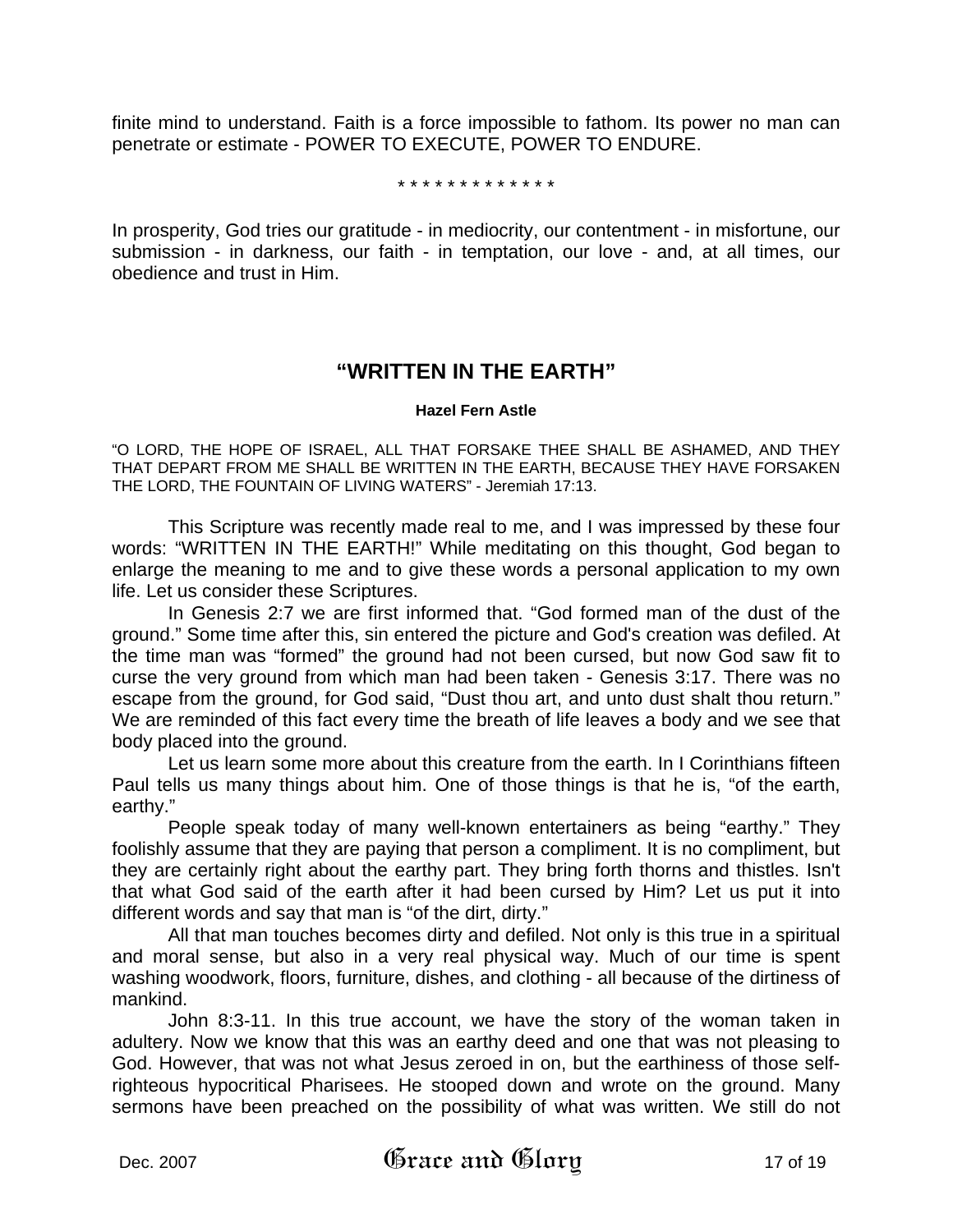know, but one thing we can be certain of - the Pharisees knew, and they began to slink away. Now remember that they were a very religious people. God does not want religious earthiness any more than moral or physical earthiness.

Genesis 4:2-5. We now turn to the story of Cain and Abel and learn from them. They brought their offerings to God. Let us especially note that they both brought their offerings to God. Yet, He accepted the one offering and rejected the other. We know that God accepted Abel's offering because it was a blood sacrifice. Cain's was rejected because he presented the fruit of his own works to God. What really impressed me in this account this time was that it is said of Cain's offering - he "brought of the fruit of the ground." Any of our own self-efforts today are just as "dirty" in the sight of God.

We could dwell on this at greater length, but let us just briefly notice the "wicked and slothful servant" of Matthew twenty-five. He could have done many things with the talent that was committed to his trust, but he chose to bury it in the earth.

Is there no escape from this earth from which we were fashioned? The answer is an emphatic YES! God has made provision to bring in a new creation, a spiritual creation, of which we are partakers. This is headed up by the Lord from Heaven, according to I Corinthians 15:47 - "The first man is of the earth, earthy: the second Man is the Lord from Heaven."

What a difference there can now be in our lives:

II Corinthians 5:17 - We are "a new creature" in Christ Jesus.

Ephesians 1:3 - We are blessed "with all spiritual blessings in heavenly places in Christ."

Colossians 3:1 - We are "risen with Christ" and seated "on the right hand of God." We have been liberated!

Let us again consider Jeremiah's statement that those who depart from the Lord "shall be written in the earth." Many of men's achievements are worthy of note and may contribute to the welfare of mankind in some way. Some become great artists, while others may achieve musical excellence, business successes, educational achievements, or heap together great wealth. Some others do great humanitarian things, such as build hospitals or orphanages. These things may have temporary value. Yet, if they are not based on the redemptive work of Christ and are not for His glory, they are nothing more than writings on the earth.

It takes only one little windstorm or rain to completely obliterate that which was written on the earth. Those of us who live near the beach have seen children build elaborate castles in the sand, only to have them washed away by the next large wave.

Paul may have had in mind what Jeremiah had written when he spoke of the building materials in I Corinthians 3:12. We see two types of materials: those which will survive the test of fire and those which will not. Take a look at gold, silver, or precious stones, after they have passed through a fire. They not only survive but are very recognizable. It is not so with wood, hay, and stubble. Not only are they consumed by the flames, but the ash that remains mixes right back into the earth. In a very few days there will be no evidence that they ever existed.

It is very easy for us to see that man's evil deeds are of the earth; but we have to see as God sees to realize that his worthy efforts, apart from God, are just as earthy.

We are all familiar with the saying, "They dug up some dirt about him." It simply means that a person had some earthy deeds that had been concealed. I think it is